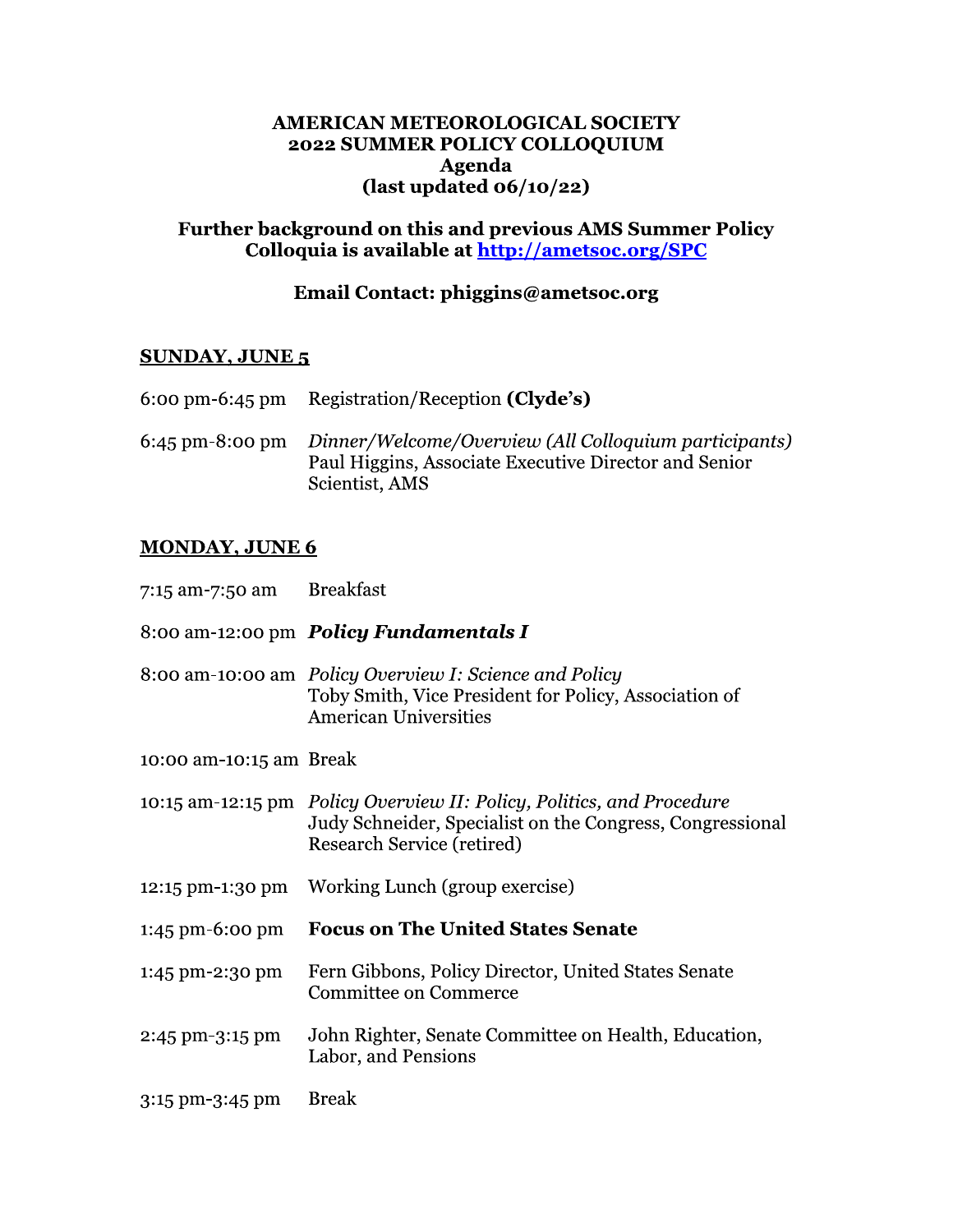| 3:45 pm-4:30 pm | Jennifer Quan, Senior Policy Advisor, United States Senate<br><b>Committee on Commerce</b> |
|-----------------|--------------------------------------------------------------------------------------------|
|                 | $4:30 \text{ pm}-5:15 \text{ pm}$ Group legislative exercise: strategy session             |
| 5:20 pm-5:35 pm | The Honorable Sheldon Whitehouse, Senator (D-RI), The<br><b>United States of America</b>   |

## **TUESDAY, JUNE 7**

| 7:15 am-7:50 am   | <b>Breakfast</b>                                                                                                                                               |
|-------------------|----------------------------------------------------------------------------------------------------------------------------------------------------------------|
| 8:00 am-12:15 pm  | <b>Policy Fundamentals II: Science in The Federal</b><br><b>Budget Process</b>                                                                                 |
| 8:00 am-9:00 am   | Federal Investment in Research and Development, Matt<br>Hourihan, Associate Director for R&D and Advanced<br>Industry at the Federation of American Scientists |
| 9:00 am-9:45am    | Joseph Kile, Director of Microeconomic Analysis, The<br><b>Congressional Budget Office</b>                                                                     |
| 9:45 am-10:15 am  | <b>Break</b>                                                                                                                                                   |
| 10:15 am-11:15 am | Grace Hu and Yi Pei, Office of Management and Budget                                                                                                           |
| 11:15 am-12:15 pm | Blaise Sheridan, Senate Appropriations Committee                                                                                                               |
| 12:15 pm-1:00 pm  | Lunch                                                                                                                                                          |
| 1:00 pm -1:30 pm  | Participant Feedback and Discussion                                                                                                                            |
| 1:30 pm-5:30 pm   | <b>Focus on The House of Representatives</b>                                                                                                                   |
| 1:30 pm-2:15 pm   | Janie Thompson, Democratic Staff Director, for the<br>subcommittee on Investigations & Oversight of the House<br>Committee on Science, Space & Technology      |
| 2:15 pm-3:00 pm   | Brent Blevins, Senior Policy Advisor, Committee on Science,<br>Space, and Technology                                                                           |
| 3:00 pm-3:45 pm   | Dahlia Sokolov, Democratic Staff Director, Subcommittee on<br>Research & Technology                                                                            |
| 3:45 pm-4:30 pm   | <b>Break/Group Exercise</b>                                                                                                                                    |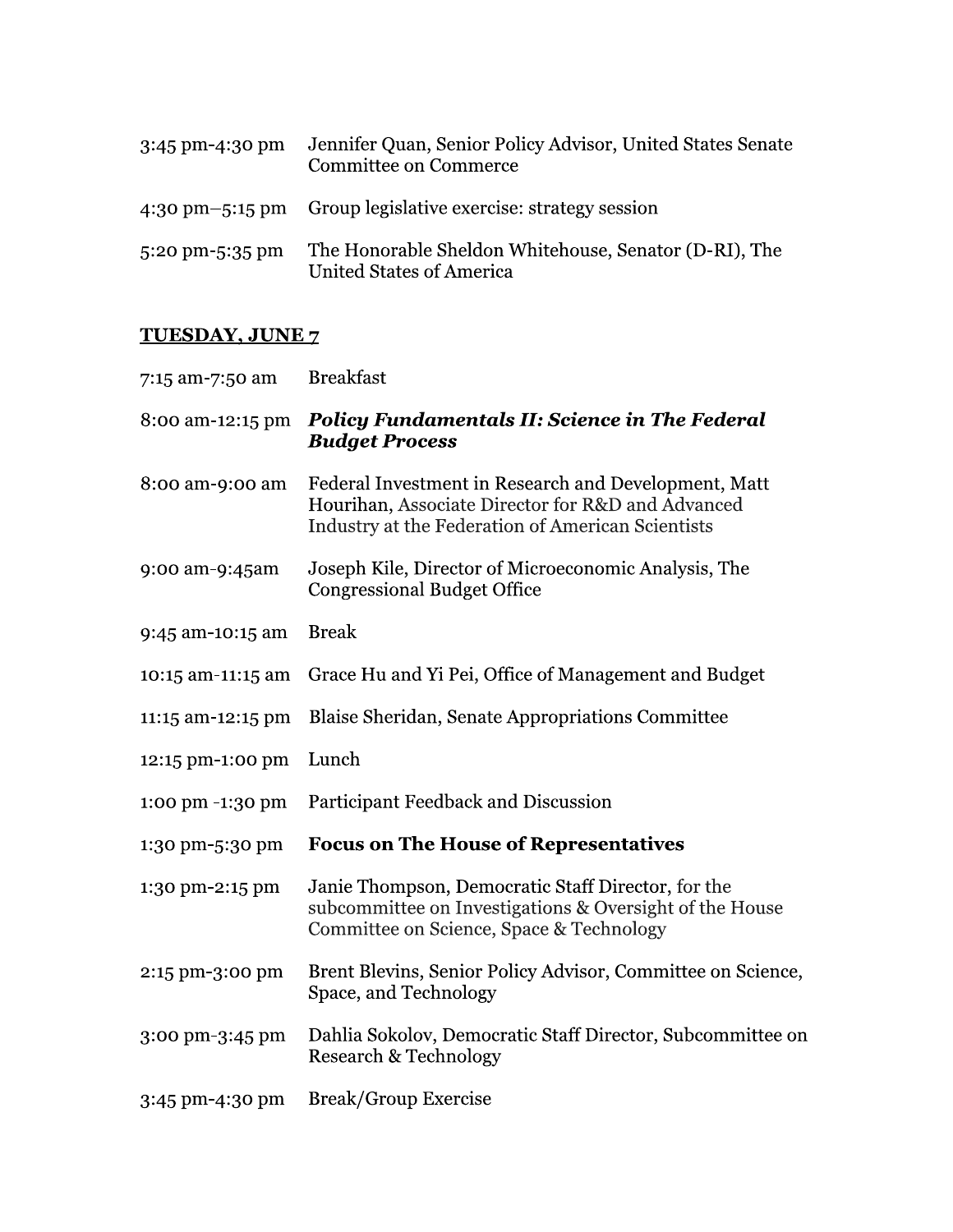4:30 pm-5:15 pm Ana Unruh-Cohen, Staff Director, Select Committee on the **Climate Crisis** 

## **WEDNESDAY, JUNE 8**

| 7:15 am-7:50 am   | <b>Breakfast</b>                                                                                                                                                |
|-------------------|-----------------------------------------------------------------------------------------------------------------------------------------------------------------|
|                   | 8:00 am-10:00 pm The White House                                                                                                                                |
| 8:00 am-9:00 am   | Kei Koizumi, Principal Deputy Director for Policy, Office of<br>Science and Technology Policy (OSTP)                                                            |
| 9:00 am-9:45 am   | Sara Gonzales-Rothi, Council on Environmental Quality                                                                                                           |
| 9:45 am-10:15 am  | <b>Break</b>                                                                                                                                                    |
| 10:15 am-12:15 pm | Fundamentals of Policy Debate and Legislative Process. Neil<br>Jacobs, Visiting Senior Policy Fellow, AMS                                                       |
| 12:15 pm-1:00 pm  | Lunch                                                                                                                                                           |
| 1:00 pm-5:30 pm   | <b>Executive Branch Agency Perspectives</b>                                                                                                                     |
| 1:00 pm-2:00 pm   | Allison Schwier, Acting Science and Technology Adviser to<br>the Secretary of State                                                                             |
| 2:00 pm-3:00 pm   | David Applegate, Associate Director for Natural Hazards<br>Exercising the Delegated Authority of the Director, United<br><b>States Geological Survey (USGS)</b> |
| 3:00 pm-3:30 pm   | <b>Break</b>                                                                                                                                                    |
| 3:30 pm-4:30 pm   | Shuchi Talati, Senior Visiting Scholar at Carbon180                                                                                                             |
| 4:30 pm-5:30 pm   | Group Legislative Exercise (Continued: 1st degree<br>amendments)                                                                                                |
| 6:00 pm-8:15 pm   | Dinner and keynote – Rick Spinrad, Undersecretary of<br>Commerce for Oceans and Atmosphere and Administrator of<br>NOAA (Confirmed) (Clyde's)                   |

# **THURSDAY, JUNE 9**

7:15 am-7:50 am Breakfast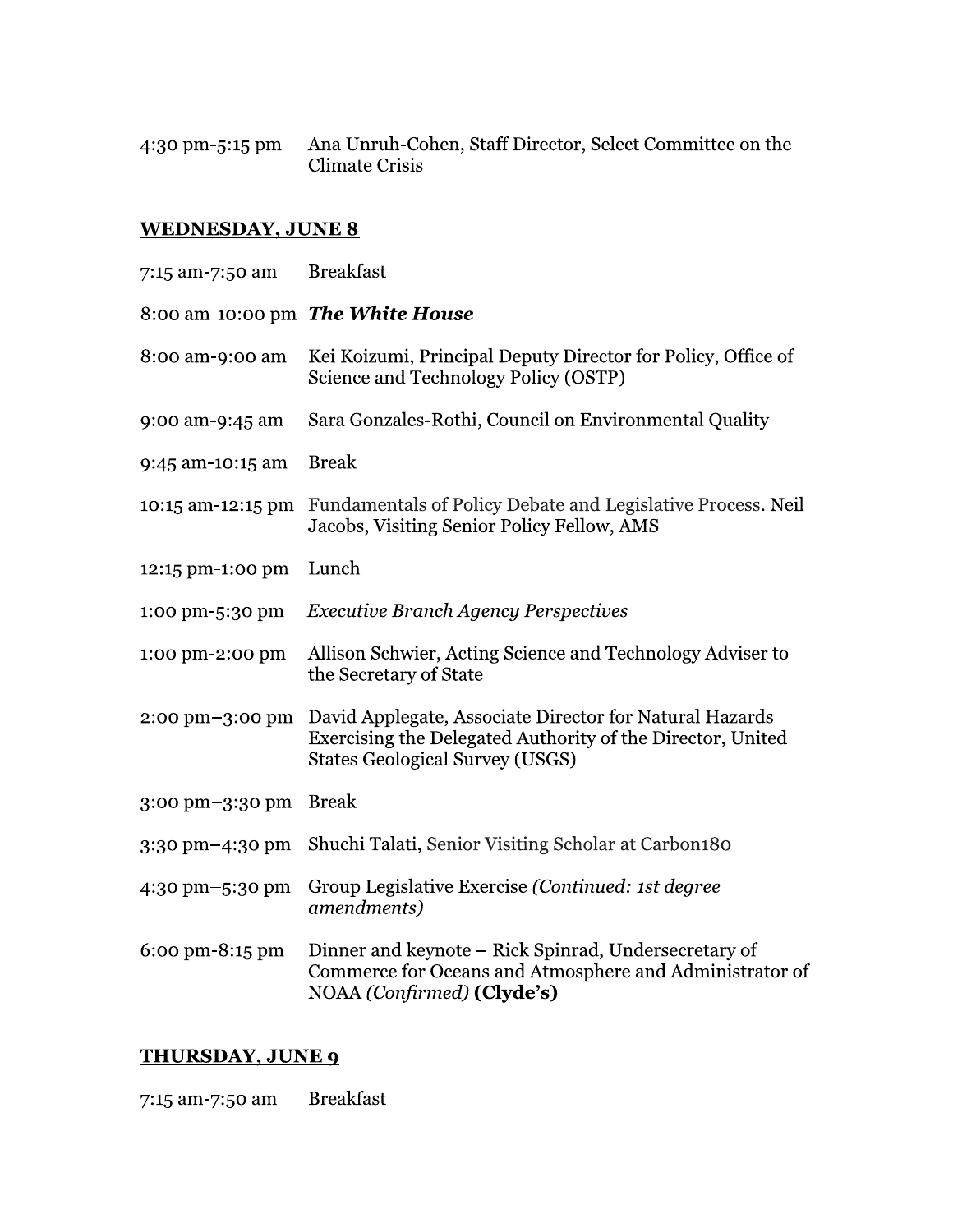|                        | 8:00 am-12:00 pm Topics in science and policy                                                                                                                                                                                                           |
|------------------------|---------------------------------------------------------------------------------------------------------------------------------------------------------------------------------------------------------------------------------------------------------|
| 8:00 am-9:00 am        | Agency Perspective in the Budget Process. Neil Jacobs,<br><b>Visiting Senior Policy Fellow, AMS</b>                                                                                                                                                     |
|                        | 9:00 am-10:00 am Annarita Mariotti, NOAA and Visiting Associate Professor,<br><b>ESSIC, University of Maryland</b>                                                                                                                                      |
| 10:00am-10:15am Break  |                                                                                                                                                                                                                                                         |
|                        | 10:15 am-11:00 pm Group Exercise: Strategy; and Coalition Building                                                                                                                                                                                      |
|                        | 11:00 am-12:00 pm Rod Schoonover, Head of the Ecological Security Program at<br>the Council on Strategic Risks, CEO of the Ecological Futures<br>Group, (non-resident) Senior Associate at the Center for<br><b>Strategic and International Studies</b> |
| 12:00 pm-1:00 pm Lunch |                                                                                                                                                                                                                                                         |
| 1:00 pm-2:00 pm        | Holly Bamford, Chief Conservation Officer, National Fish<br>and Wildlife Foundation                                                                                                                                                                     |
| 2:00 pm-3:00 pm        | <b>Group Exercise: Secondary Amendments</b>                                                                                                                                                                                                             |
| 3:00 pm-4:00 pm        | David Goldston, Director, Washington Office, Massachusetts<br><b>Institute of Technology</b>                                                                                                                                                            |
| 4:00-4:30 pm           | <b>Break</b>                                                                                                                                                                                                                                            |
| 4:30 pm-5:30 pm        | 2022 William Hooke Lecture in Science and Society<br>Benjamin Preston, Office of Science and Technology<br>Policy                                                                                                                                       |
| 5:30 pm-7:00 pm        | <b>Hooke Retirement Reception</b>                                                                                                                                                                                                                       |

# **FRIDAY, JUNE 10**

| 7:15 am-7:50 am          | Breakfast                                                                                           |
|--------------------------|-----------------------------------------------------------------------------------------------------|
|                          | 8:00 am-9:30 am Group Legislative Exercise (third session). Mock Committee<br>Markup of Legislation |
| $9:30$ am-10:00 am Break |                                                                                                     |

10:00am-11:00am Neil Jacobs, Visiting Senior Policy Fellow, AMS